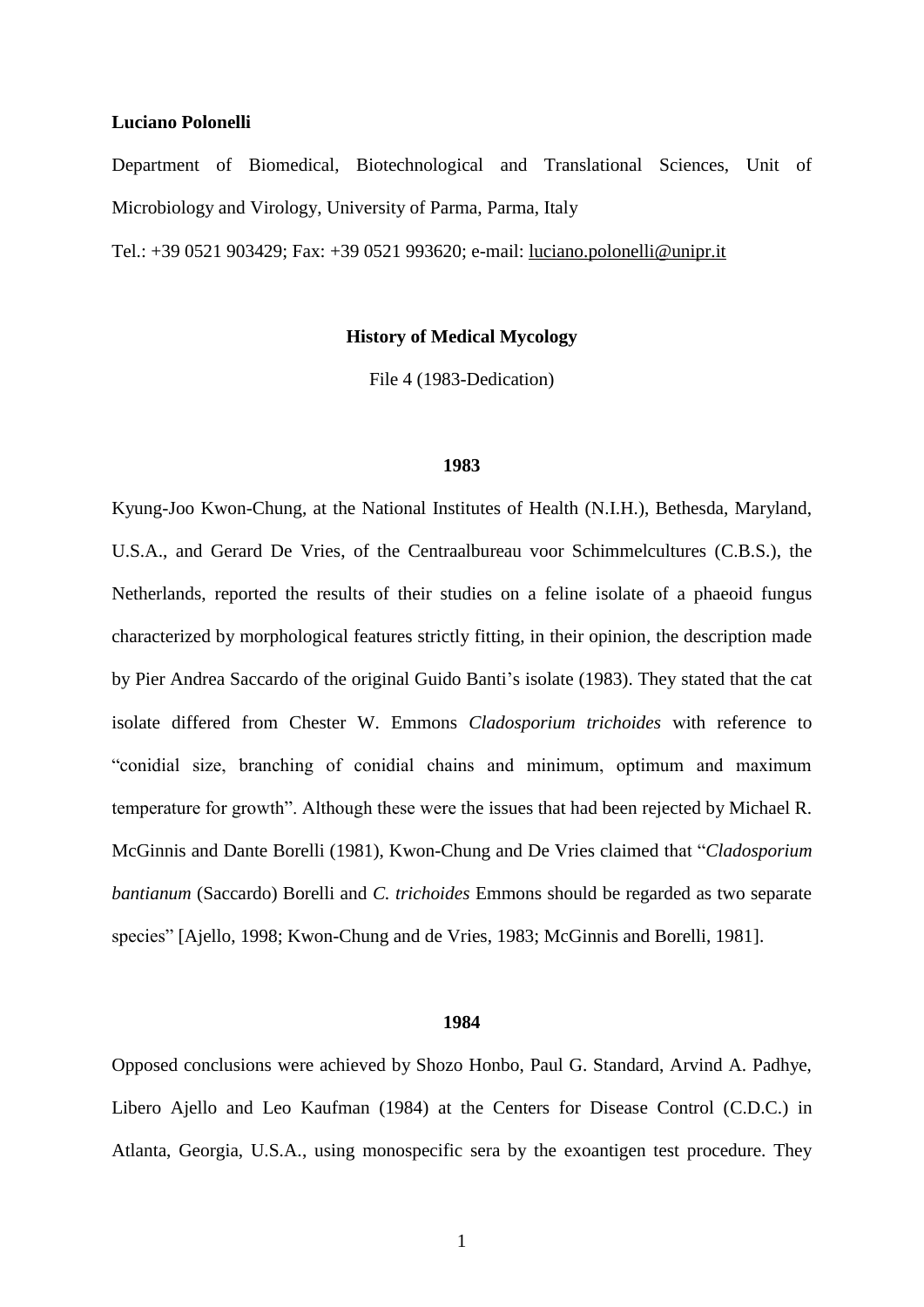reported that "all human and cat isolates of *Cladosporium bantianum* and *C. trichoides* were found to share the same antigens". According to these results, the statement claimed by Kwon-Chung and De Vries (1983) should be considered invalid [Ajello, 1998; Honbo et al., 1984; Kwon-Chung and de Vries, 1983].

George J. Hageage and Brian J. Harrington, from the Department of Pathology, University of Massachusetts Medical Center, Worcester, Massachusetts, U.S.A., reported that "Calcofluor white", a fluorochrome with affinity for chitin and cellulose, could be useful to reveal fungal elements in clinical samples (1984). The use of Calcofluor white allowed to overcome some inefficiencies encountered with the use of KOH preparations although being more rapid of specific fungal staining techniques such as PAS and Gomori [Espinel-Ingroff, 1996; Hageage and Harrington, 1984].

# **Description of:**

*Hortaea werneckii* (Horta) Nishimura & Miyaji, 1984

#### **1985**

Bruce L. Miller, Karen Y. Miller and William E. Timberlake, from the Department of Plant Pathology, University of California, Davis, California, U.S.A., succeeded to replace genes of *Aspergillus nidulans* with mutant alleles made *in vitro* (1985) by using either the one- or twostep methodology described for *Saccharomyces cerevisiae* by Stewart Scherer and Ronald W. Davis, from the Department of Biochemistry, Stanford University School of Medicine, Stanford, California (1979). This technological approach could allow either the rapid proof of the identity of new genes isolated by complementation of mutations or the investigation of the biochemical and biological consequences deriving from the introduction of a specific, preselected mutation into the genome of otherwise unaltered cell [Espinel-Ingroff, 1996; Miller et al., 1985; Scherer and Davis, 1979].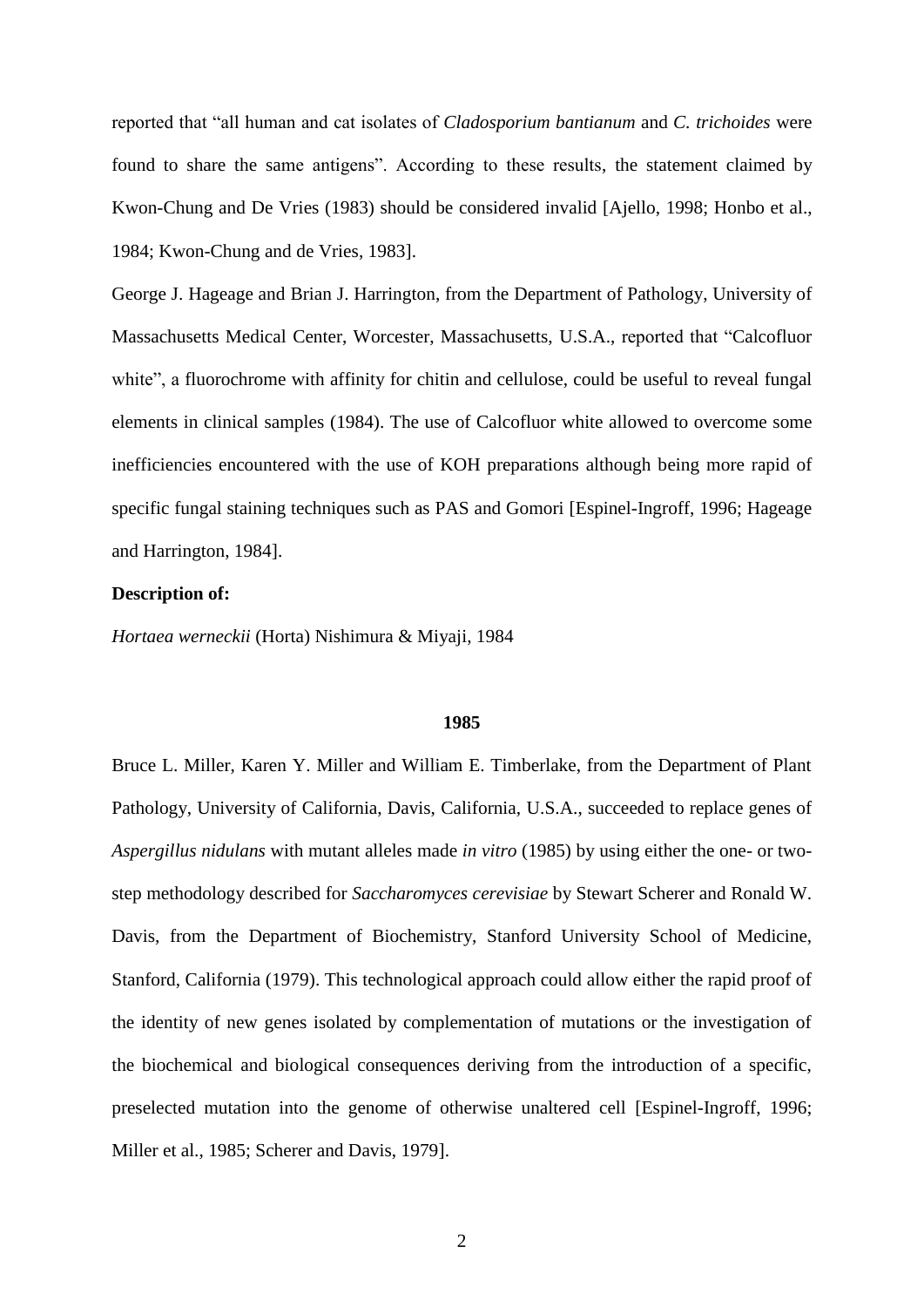Bernice Slutsky, Jeffrey Buffo and David R. Soll, from the Department of Biology of the University of Iowa, Iowa City, Iowa, U.S.A., showed that *Candida albicans* can hereditarily and reversibly switch with high frequency through different phenotypes characterized by the white/opaque morphology of the colonies grown on agar media (1985). This observation supported the hypothesis that the phenotypic switching occurring in *C. albicans* and other fungi could be related to such importat features as invasiveness, organ tropism, immunoevasion and drug resistance. Among the genes regulated by switching in *C. albicans*, Brian T. Morrow, Thyagarajan Srikantha and David R. Soll, from the Department of Biology of the University of Iowa, identified *PEP1*, encoding an acid protease of the pepsinogen family, *Op1a* (1992), which is located on a different chromosome than *PEP1*, and the whitespecific gene *Wh11*, which is not transcribed in opaque cells (1993) [Espinel-Ingroff, 1996; Morrow et al., 1992; Slutsky et al., 1985; Srikantha and Soll, 1993].

Stuart M. Levitz and Richard D. Diamond, of the Evans Memorial Department of Clinical Research and the Department of Medicine, University Hospital, Boston University Medical Center, Boston, Massachusetts, U.S.A., reported that, in addition to their natural features, resting conidia of *Aspergillus fumigatus* were highly resistant within neutrophils because of their capacity to stimulate a suboptimal release of oxidative and nonoxidative fungicidal products (1985). Levitz and his coworkers, M.E. Selsted, T. Ganz, R.I. Lehrer and R.D. Diamond, showed that antimicrobial cationic peptides (defensins) from rabbit neutrophils and macrophages were not able to kill dormant conidia of *A. fumigatus* and *Rhizopus arrhizus* (as *R. oryzae*) (1986). Once the filamentous form of these fungi was developed, however, phagocytic cells and their cationic peptides could diplay their fungicidal activity [Espinel-Ingroff, 1996; Levitz and Diamond, 1985; Levitz et al., 1986].

### **1986**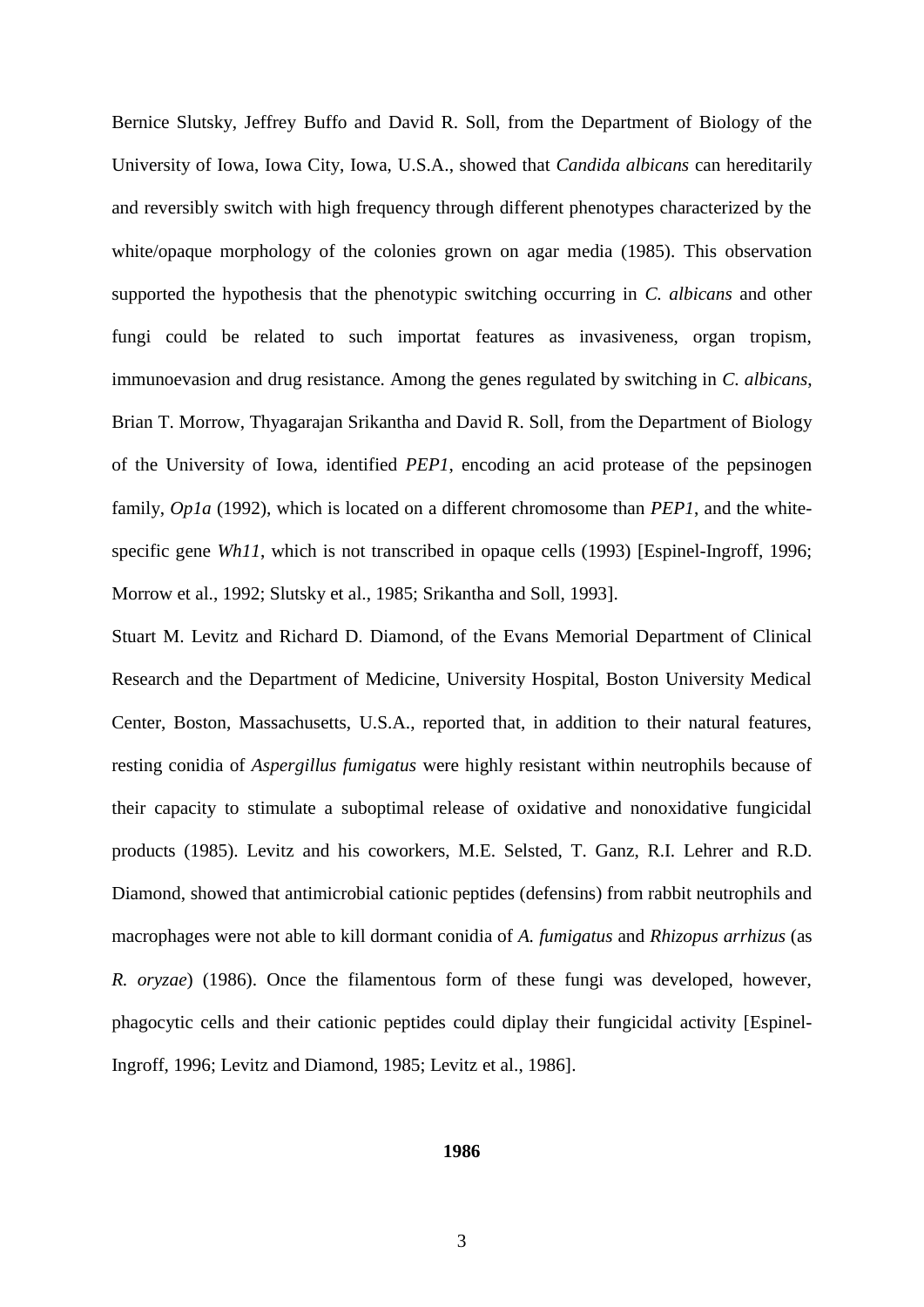Michael R. McGinnis, Dante Borelli, Arvind A. Padhye and Libero Ajello ascertained that *Cladosporium bantianum* was a thermotolerant fungus (1986). Guido Banti (1911) had noticed that his original isolate grew at 37 °C and, not surprisingly, it was pathogenic for rabbits whose physiological body temperature is 40 °C. Borelli had verified that strains of *C. bantianum* could grow at 42-43 °C. The common properties of thermotolerance and neurotropism exhibited by the original isolates of *C. bantianum* and *C. trichoides* provided support to the conspecificity of these two taxa [Ajello, 1998; McGinnis et al., 1986].

This long dispute concerning the taxonomy of the Guido Banti's isolate had a further impulse when Michael R. McGinnis, Dante Borelli and Arvind A. Padhye (1986) reclassified *Cladosporium bantianum* into the genus *Xylohypha* (Fries, 1753) as *X. bantiana* (Saccardo, 1912) McGinnis, Padhye, Borelli & Ajello, 1986. The new combination was considered appropriate because "*Xylohypha bantiana* produces conidiophores that are indistinguishable from its vegetative hyphae and one-celled, smooth-walled conidia that are borne in long, infrequently branched chains. The blastoconidia do not possess darkly pigmented hila. In contrast, members of the genus *Cladosporium* Link produce erect, distinct conidiophores and one- to four-celled smooth-to-rough-walled conidia that occur in short, frequently branched, fragile chains. The blastoconidia have darkly pigmented hila. *Cladosporium trichoides*  Emmons is a later synonym of *X. bantiana*" [Ajello, 1998; McGinnis et al., 1986].

The publications of Donald M. Griffin (1960) and Phyllis M. Stockdale (1961) were propaedeutic to the discovery of the perfect states of other members of the genera *Microsporum* and *Trichophyton*. While the teleomorphs of the *Microsporum* species were left in the genus *Nannizzia*, the ones of the *Trichophyton* species were classified in the genus *Arthroderma*. As more perfect states were described in the two genera, the distinction between the two *taxa*, however, became increasingly tenuous, particularly with reference to the intergradations of their peridial hyphae. A close genetic relationship between the two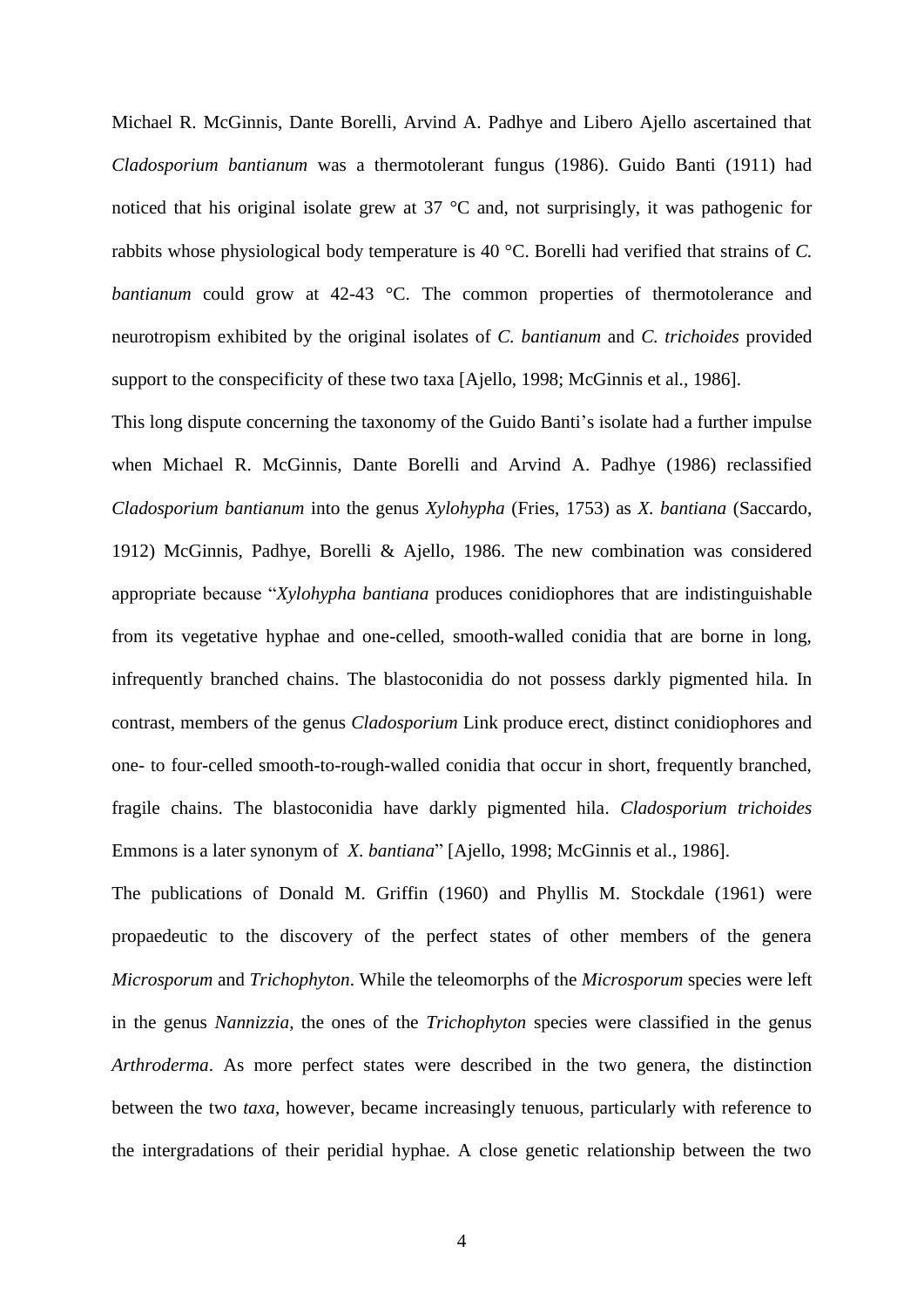genera, moreover, was disclosed by mating studies. Irene Weitzman, Michael R. McGinnis, Arvind A. Padhye and Libero Ajello, at the Mycology Division of the Centers for Disease Control (C.D.C.), Atlanta, Georgia, U.S.A. (1986), on the basis of critical comparative studies, suggested that the genus *Nannizzia* be considered as a later synonym of the genus *Arthroderma*. Nowadays, all the teleomorphs of the *Microsporum* and *Trichophyton* species are classfied in the genus *Arthroderma* (Curry, 1860) Weitzman, Mc Ginnis, Padhye & Ajello, 1986 [Ajello, 1998; Griffin, 1960; Stockdale, 1961; Weitzman et al., 1986].

### **1987**

Françoise Dromer, Jeannine Charreire, Alain Contrepois, Claude Carbon and Patrick Yeni, at the Laboratoire des Infections Expérimentales, Institut National de la Santé et de la Recherche Médicale U13, and U283 (Laboratory of Experimental Infections, National Institute of Health and Medical Research), Paris, France, showed that a monoclonal antibody to *Cryptococcus neoformans* polysaccharide was protective against experimental cryptococcal infection in mice (1987). As the question of whether specific antibodies could protect against fungal pathogens was considered controversial, the landmark paper of Dromer and collaborators, as well as dozens of subsequent studies, have established conclusively that certain antibodies are effective against fungi [Casadevall, 1995; Dromer et al., 1987].

As a postdoctoral student at the Centers for Disease Control (C.D.C.), Atlanta, Georgia, U.S.A., Timothy J. Lott, together with Patrick Boiron and Errol Reiss, defined, by field inversion gel electrophoresis, an electrophoretic karyotype for *Candida. albicans* (1987). The result from the migration of intact chromosomes was considered as species specific within the genus *Candida*, thus introducing to the field of molecular fungal epidemiology by other more sensitive techniques as described by Scherer and Stevens [Espinel-Ingroff, 1996; Lott et al., 1987; Scherer and Stevens, 1987].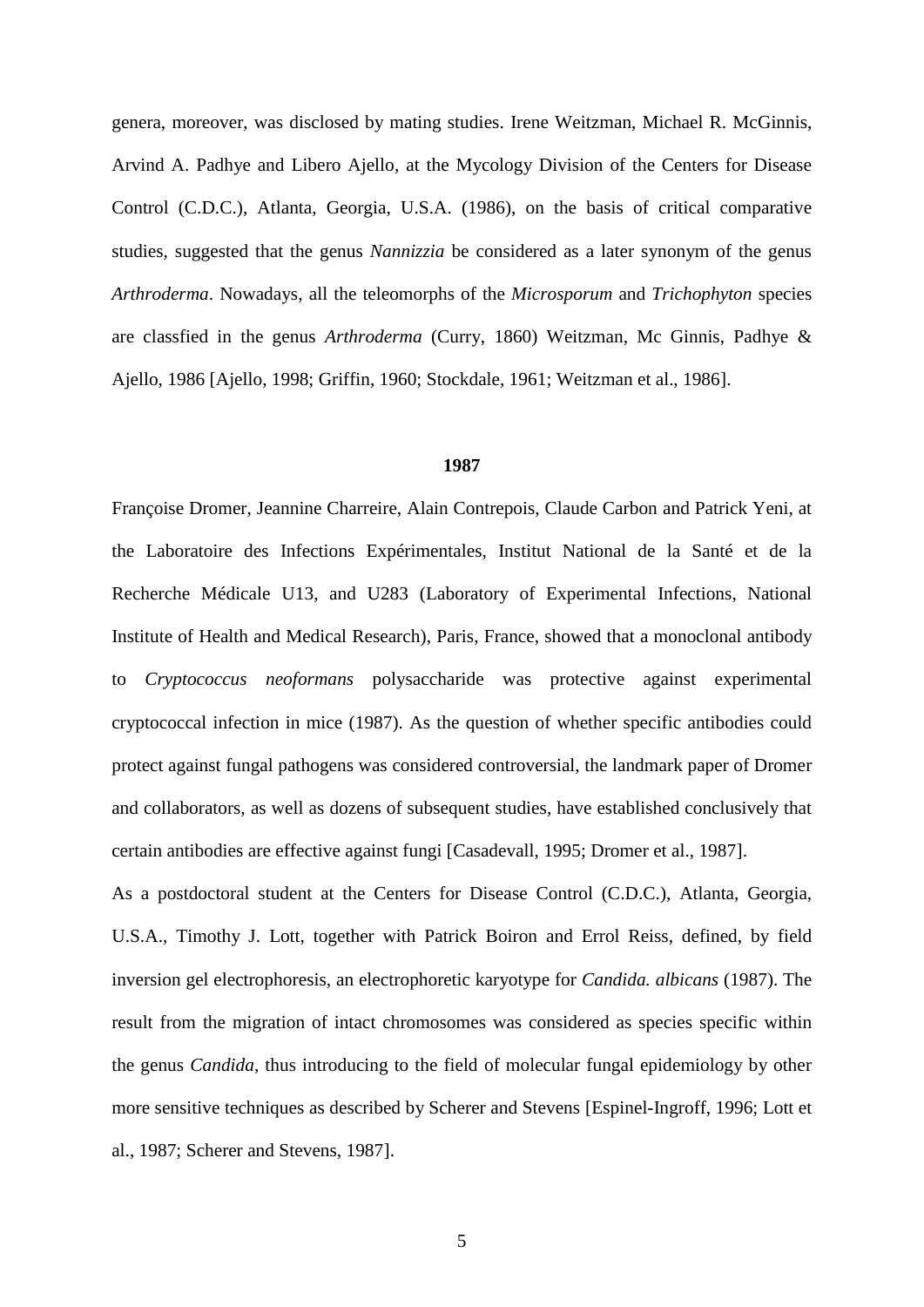# **Description of:**

*Pythium insidiosum* De Cock, Mendoza, Padhye, Ajello & Kaufman, 1987

# **1988**

James E. Cutler, now Professor of Microbiology & Immunology Parasitology, Tulane University, and Associate Director of the Research Institute for Children at Children's Hospital, New Orleans, Louisiana, U.S.A., in collaboration with Pati M. Glee and Harold L. Horn, of the Department of Microbiology, Montana State University, Bozeman, Montana, U.S.A., isolated a DNA probe, hybridizing specifically with the DNA from *Candida albicans* (and *C. stellatoidea*) but not with the one from other infectious agents or from the host, that proved to be effective in clinical samples, thus introducing to the field of diagnostic molecular Medical Mycology [Cutler et al., 1988; Espinel-Ingroff, 1996].

Richard A. Calderone, Professor and Chairman, in collaboration with Lisa Linehan, and Elsa Wadsworth at the Department of Microbiology and Immunology, Georgetown University, Washington D.C., U.S.A., and Ann L. Sandberg, of the National Institute of Dental Research, Bethesda, Maryland, U.S.A., worked on the characterization of the receptors on *C. albicans* that bind complement. In hyphal extracts of the yeast they characterized two protein receptors, iC3b (7 kDa) and C3d (60kDa), which bound the relative C3 fragments of complement thus supporting the idea of their pathogenetic role (1988) [Calderone et al., 1988; Espinel-Ingroff, 1996].

Beatrice B. Magee, and Paul T. Magee, at the Department of Genetics and Cell Biology, University of Minnesota, St. Paul, Minneapolis, Minnesota, U.S.A., in collaboration with Yigal Koltin, and Jessica A. Gorman, speculated that *C. albicans* possessed seven chromosomes to which genes were assigned by hybridization (1988). In the following years, other studies on karyotypes have estimated from six to nine the number of chromosomes in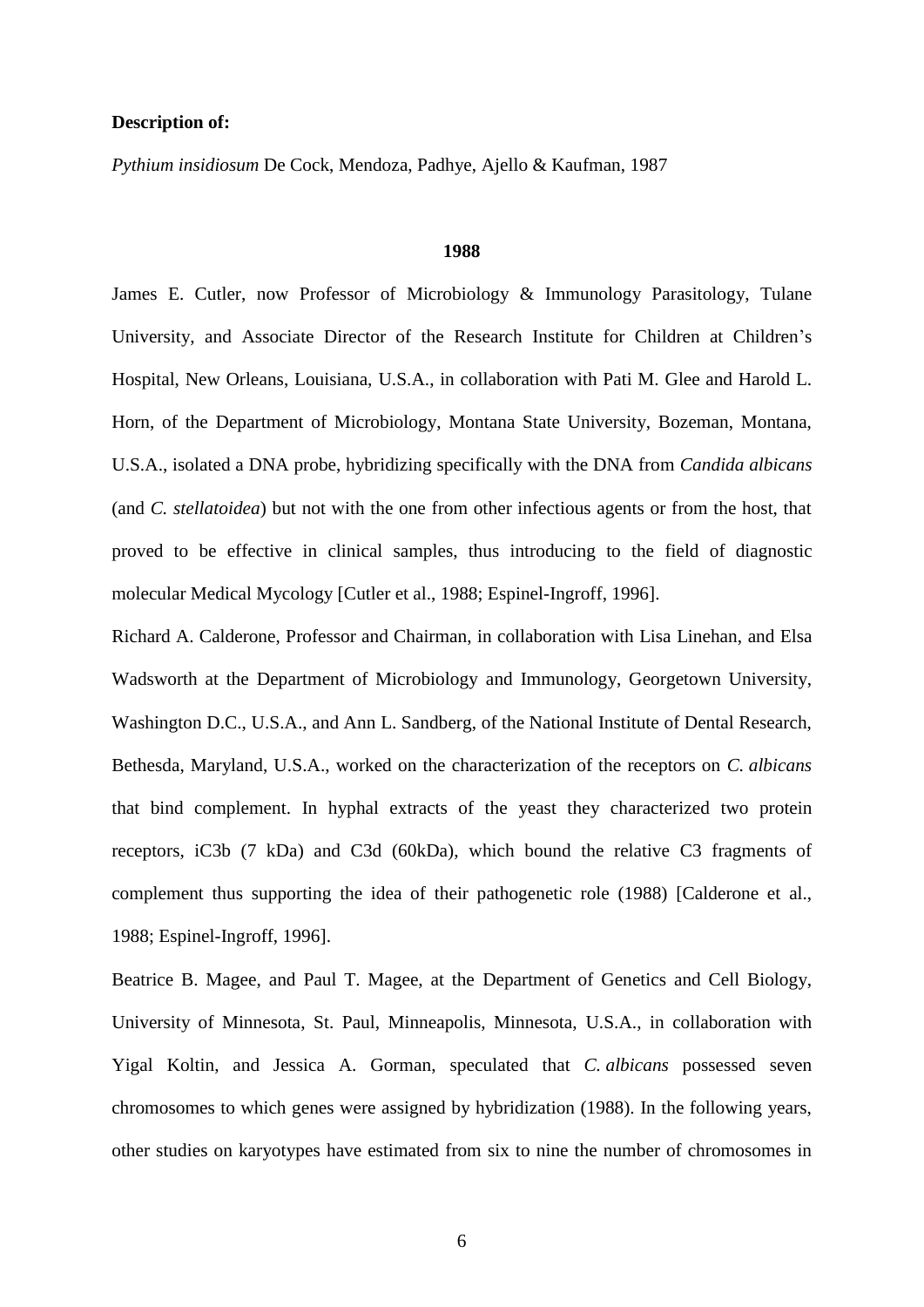the same yeast. Brian L. Wickes, of the Laboratory of Clinical Investigation, National Institutes of Health (N.I.H.), Bethesda, with Jeff Staudinger, Beatrice B. Magee, Kyoung-Joo Kwon-Chung and Paul T. Magee, by using more sophisticated techniques of pulsed-field electrophoresis and studies of genetic linkages, stated that the factual number of chromosomes for *C. albicans* was eight (1991). The previous wrong count of seven was attributed to the failure to separate the two largest chromosomes (chromosome R including the rDNA genes and chromosome 1) [Espinel-Ingroff, 1996; Magee et al., 1988; Wickes et al., 1991].

# **1992**

The Federazione Italiana di Micopatoplogia Umana ed Animale (Italian Federation for Human and Animal Mycopathology) (F.I.M.U.A.), was established in Florence, Italy (1992) from the merger of two independent mycological Societies based in the late '80s: Società Italiana per la Micologia Umana ed Animale (Italian Society for Human and Animal Mycology) (S.I.M.U.A.) and Associazione Italiana di Micopatologia (Italian Association of Mycopathology) (A.I.M.P.). The aim of the Society was to promote updates in the mycological field, organizing courses, seminars, and, every two years, the National Congress (www.fimua.it).

Kyoung-Joo Kwon-Chung and John Bennett, in their textbook "Medical Mycology" (1992), confirmed that "*Cladosporium trichoides* and *C. bantianum* are not the same fungus" It was also claimed that the new classification of *C. bantianum* into the genus *Xylohypha* should be rejected on the basis of conidial morphology. This statement was affirmed by Kwon-Chung, and Brian L. Wickes of the Clinical Mycology Section, National Institute of Allergy and Infectious Diseases, National Institutes of Health (N.I.H.), Bethesda, Maryland, U.S.A., and James Plaskowitz, of the Systematic Botany, Mycology and Nematology Laboratory, United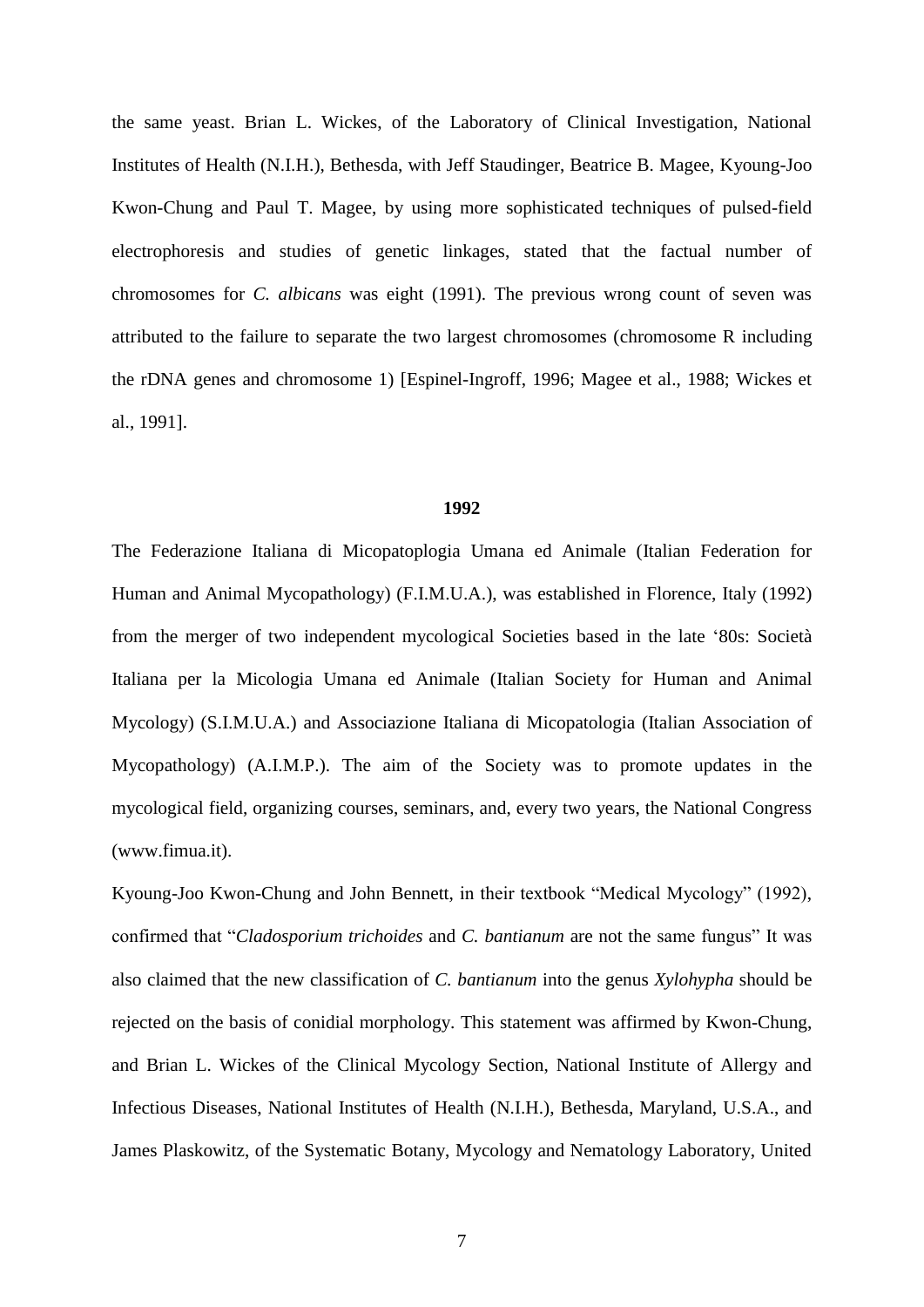States Department of Agriculture, Beltsville, Maryland, who sustained that *C. bantianum* was dissimilar from *C. trichoides* (1989). Fundamental differences, moreover, were reported between the investigated isolates of *Xylohypha nigrescens* and *Cladosporium* spp. in respect to colony morphology, conidiogenesis and conidial morphology. Their conclusion was that the Guido Banti's and Chester W. Emmons' isolates were two distinct entities and that transfer of *C. trichoides* to the genus *Xylohypha* was not justified [Ajello, 1998; Kwon-Chung and Bennett, 1992; Kwon-Chung et al., 1989].

Elmer P. Brummer, of the Department of Medicine, Santa Clara Valley Medical Center, San Josè, California, U.S.A., in collaboration with Purushothama R. Bhagavathula, Linda H. Hanson and David A. Stevens, studied the *in vitro* interaction between macrophages and azoles (itraconazole and ketoconazole) against *Blastomyces dermatitidis* (1992). They reported that fungistatic concentrations of itraconazole might act synergistically with murine peritoneal macrophages to kill this fungus [Brummer et al., 1992; Espinel-Ingroff, 1996].

Kyoung-Joo Kwon-Chung, and Bryan L. Wickes, of the Clinical Mycology Section, National Institute of Allergy and Infectious Diseases, Bethesda, in collaboration with Jeffrey C. Edman, separated by pulsed-field electrophoresis the chromosomes of the type cultures of *Filobasidiella neoformans* var. *neoformans* and the tester *Cryptococcus* strains (type *a* and type  $\alpha$ ). They stated that different karyotypes occurred in the two mating types. Studies of mated congenic strains carried out in mice demonstrated that type  $\alpha$  was more virulent than type *a* [Espinel-Ingroff, 1996; Kwon-Chung et al., 1992].

#### **1993**

The European Confederation of Medical Mycology (E.C.M.M.) was instituted (1993) at the Institut Pasteur in Paris, France, with the statement that "Its basic aims are to facilitate scientific exchanges, to improve communication between European mycologists, to create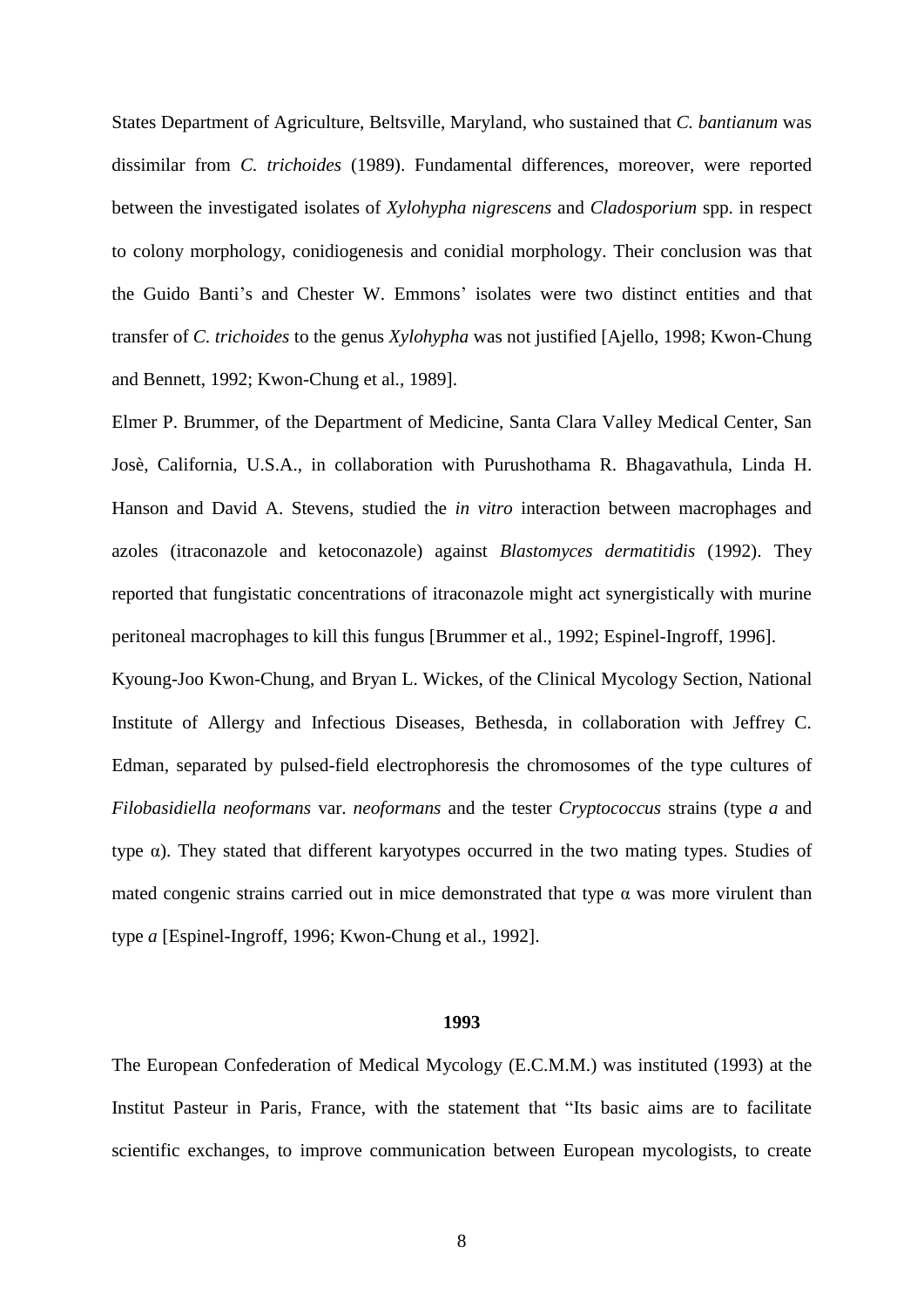study groups for the standardization of methodology, to coordinate multicentre drug trials, to investigate the epidemiology of mycoses, to undertake other appropriate activities, and to meet annually in turn in each country at a European Congress..." [Bastide et al., 1993].

The Australian Mycological Society was established (1993) and was incorporated in the Australasian Mycological Society (A.S.M.) located in Otago, New Zealand (1995). The Society, publishing the official journal "The Australasian Mycologist", is governed by rules specified in the [constitution](http://www.australasianmycology.com/pages/constitution.html) and aimed at the object to promote the study of fungi.

#### **1995**

The long controversy concerning the taxonomy of the Banti's fungus came to an apparent conclusion when Sybren G. de Hoog, a Dutch mycologist of the Centraalbureau voor Schimmelcultures (C.B.S.), Utrecht, The Netherlands, published with Eveline Guého and Florence Masclaux, of the Mycology Service at the Institut Pasteur in Paris, France, Bert Gerrits Van den Ende, of the C.B.S., Kyoung-Joo Kwon-Chung, of the Clinical Mycology Section, National Institute of Allergy and Infectious Diseases, Bethesda, Maryland, U.S.A., and Michael R. McGinnis, of the University of Texas Medical Branch, Galveston, Texas, U.S.A., the results of their cumulative studies on the nutritional physiology and molecular biology of human pathogenic species of the genera *Cladosporium* and *Xyloypha*. They stated that the valid name for Pier Andrea Saccardo's *Torula bantiana* should be *Cladophialophora bantiana* (Saccardo 1912) de Hoog, Kwon-Chung et McGinnis 1995 [de Hoog et al., 1995]. The first edition of "Atlas of Clinical Fungi" was published in 1995 by Sybren G. de Hoog (C.B.S.) and Josep Guarro (Mycology Unit, Medical School, Institut d'Investigació Sanitària Pere Virgili, Rovira i Virgili University, Reus, Spain). In the second (2000) and following editions, including electronic ones (third edition, 2011), two more authors, Josepa Gené

(Mycology Unit, Medical School, Institut d'Investigació Sanitària Pere Virgili, Rovira i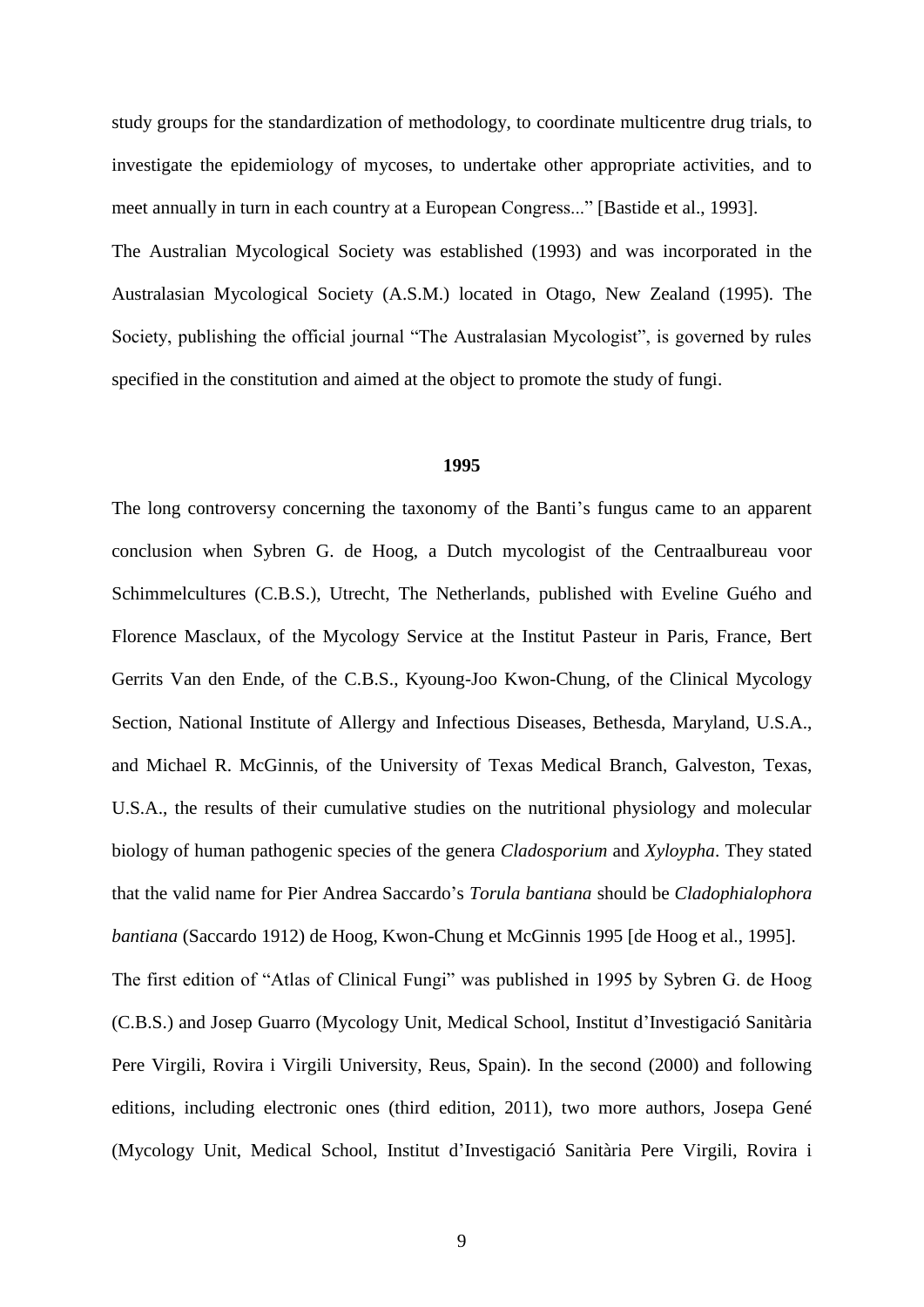Virgili University) and Josè M. Figueras (Unit of Microbiology, Department of Basic Health Sciences, School of Medicine and Health Sciences, Rovira i Virgili University), joined them [de Hoog and Guarro, 1995; de Hoog et al., 2000].

# **Description of:**

*Candida dubliniensis* Sullivan, Westerneng, Haynes, Bennett & Coleman, 1995

#### **1999**

### **Description of:**

*Cryptococcus neoformans* (Sanfelice) Vuillemin var*. grubii* Franzot, Salkin & Casadevall, 1999

# **2002**

Matthew C. Fisher of the Institute of Zoology, London, U.K., and John W. Taylor, of the Department of Plant and Microbial Biology, University of California at Berkeley, Berkeley, California, U.S.A., together with Gina L. Koenig and Thomas J. White, of the Roche Molecular Systems, Alameda, California, U.S.A., distinguished *Coccidioides posadasii* from *C. immitis* within the genus *Coccidioides* by using microsatellites as useful phylogenetic markers. These two species were morphologically identical but genetically and epidemiologically distinct. *Coccidioides immitis* was considered to be geographically limited to California's San Joaquin valley, U.S.A., whereas *C. posadasii* was located in the remaining semi-arid areas in the southwest of the United States, Mexico, Central and South America. *Coccidioides posadasii* Fisher, Koenig, White & Taylor, 2002, was probably first discovered in Argentina by Alejandro Posadas, after whom the fungus is named, visiting the patient who had the first documented case of coccidioidmycosis (1890) [Fisher et al., 2002].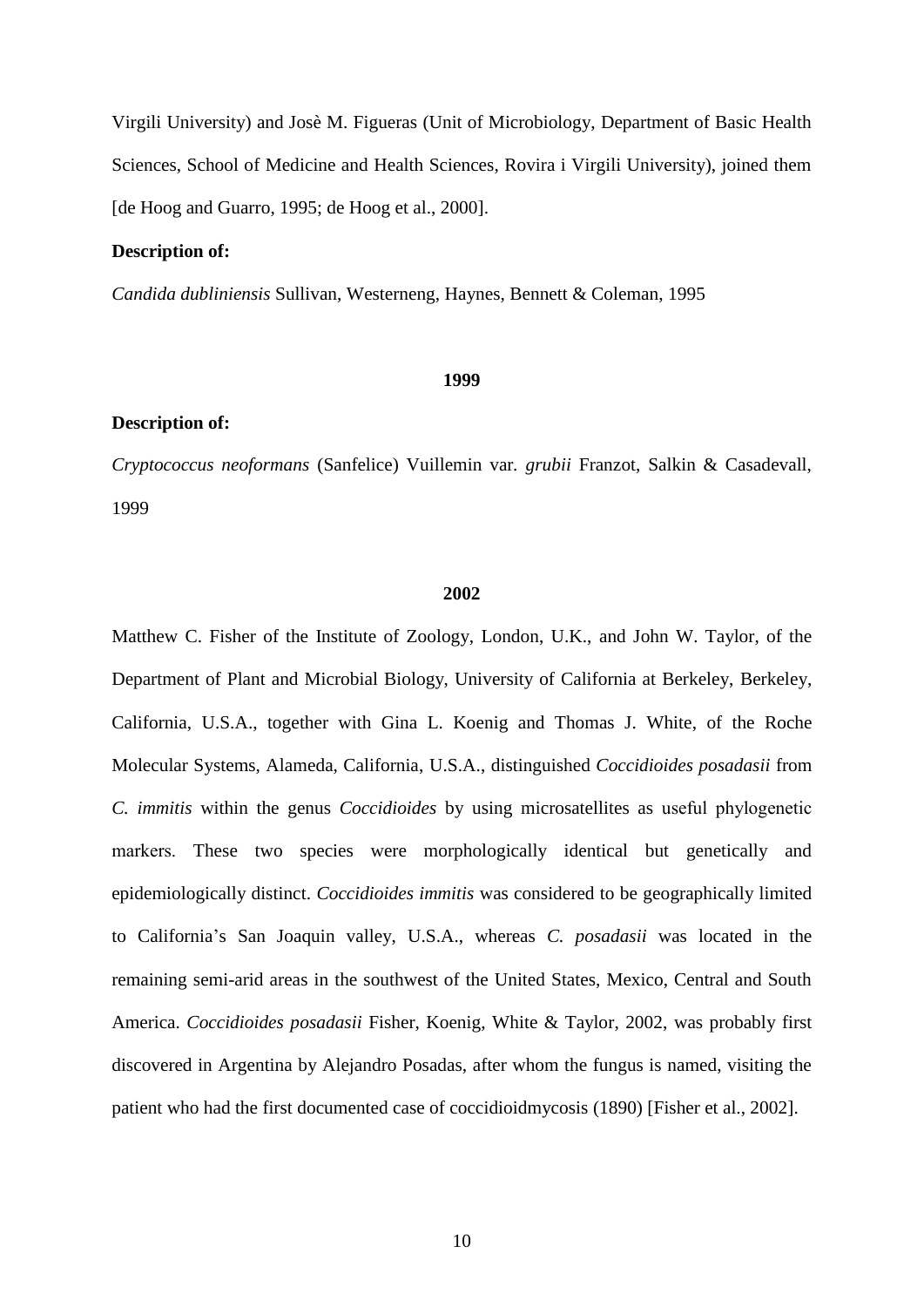Antonella Torosantucci, Carla Bromuro, Paola Chiani, Flavia De Bernardis and Antonio Cassone, of the Department of Infectious, Parasitic and Immune-mediated Diseases, Istituto Superiore di Sanità (I.S.S.), Rome, Italy, Luciano Polonelli, of the Microbiology Section, Department of Pathology and Laboratory Medicine, University of Parma, Parma, Italy, Francesco Berti, Chiara Galli, Francesco Norelli, Cinzia Bellucci, Paolo Costantino, Rino Rappuoli, of Chiron Vaccines, Siena, Italy, generated the first vaccine able to protect against a variety of human pathogenic fungi, (*Candida albicans*, *Aspergillus fumigatus*, *Cryptococcus neoformans*). The "universal" antifungal vaccine was constituted by β-glucan preparation from the brown alga *Laminaria digitata* conjugated to the diphtheria toxoid. Based on early studies of Antonio Cassone and Flavia De Bernardis, of the Istituto Superiore di Sanità (I.S.S.), Rome, and Luciano Polonelli and Stefania Conti, of the University of Parma, showing that universal fungal targets can induce fungicidal antibodies (1997), crossprotection was directly mediated by anti-β-glucan antibodies, as proven *in vitro* in the absence of immune-effector cells, thus introducing "a fungal heresy into immunological dogma" [Casadevall and Pirofski, 2007; Cassone et al., 1997; Rachini et al., 2007; Torosantucci et al., 2005].

### **2008**

Fèlix Gilgado, Josep Cano, Josepa Gené, and Josep Guarro, of the Microbiology Unit, University Rovira i Virgili, Reus, Spain, in collaboration with Deanna A. Sutton, of the Fungus Testing Laboratory, Department of Pathology, The University of Texas Health Science Center, San Antonio, Texas, U.S.A., on the basis of morphological, physiologic, and molecular studies involving numerous isolates of *Pseudallescheria boydii* and S*cedosporium apiospermum* demonstrated that they should be considered different species. The new name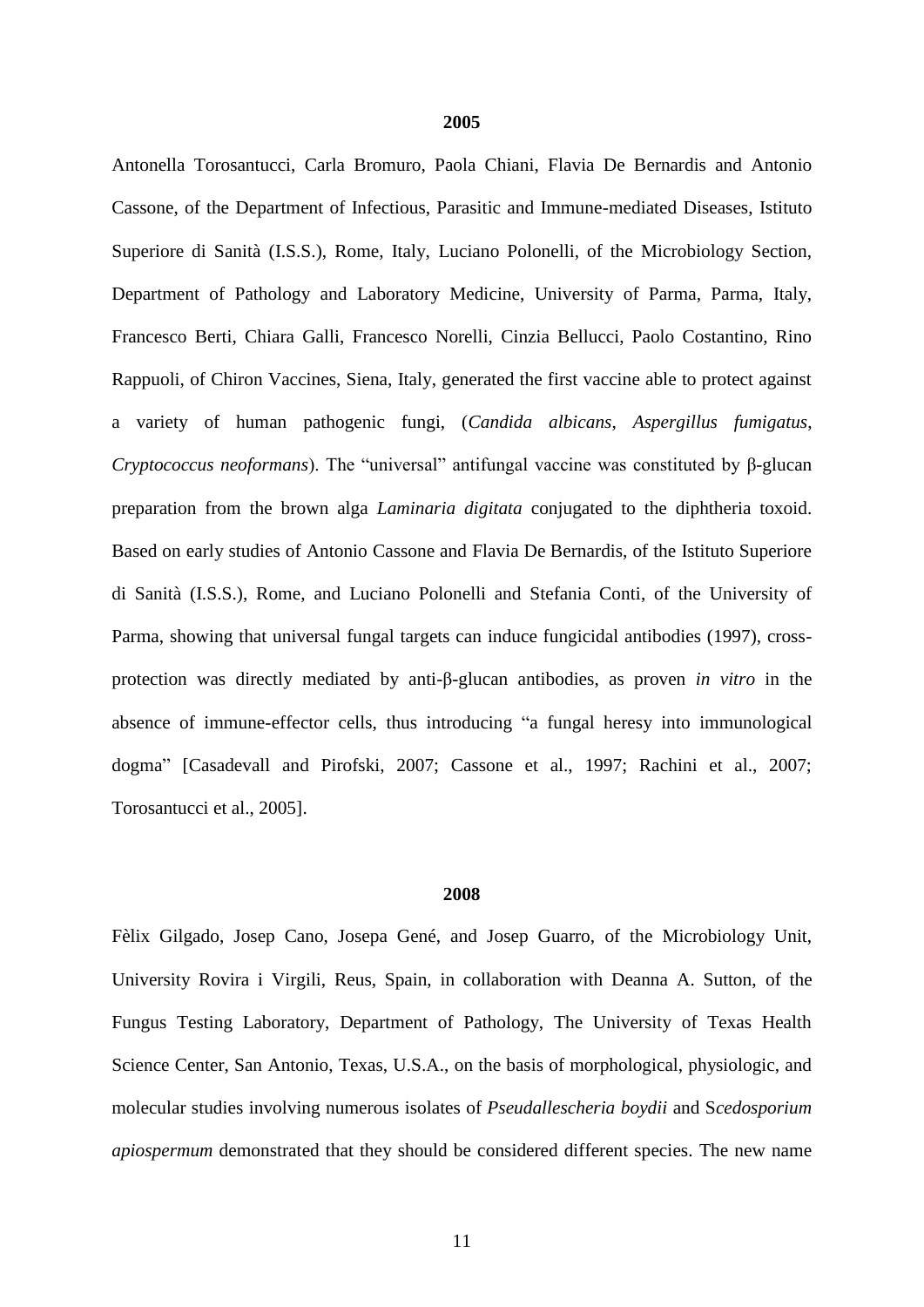*Scedosporium boydii* was therefore proposed for the anamorph of *P. boydii.* Their findings also led to proposal of a new species, *Scedosporium dehoogii* [Gilgado et al., 2008]. Further studies (2010) of the same authors on isolates of *S. apiospermum* allowed the description of its teleomorph, the new species *Pseudallescheria apiosperma* [Gilgado et al., 2010].

### **Description of:**

*Sporothrix luriei* (Ajello & Kaplan) Marimon, Gené, Cano & Guarro, 2008

## **Today and tomorrow**

Milestones in Medical Mycology from the beginning until today have been so many that some important contributions may have been omitted or others may have been emphasized due to personal ignorance or assessment. The scientific progresses achieved in Medical Mycology along the years, however, have promoted effects well beyond the specific discipline, stimulating the interest of researchers in Microbiology, Medicine, Biology, Genetics, and Immunology. Although the history of Medical Mycology dated back almost two hundreds years, the oldest in Medical Microbiology and Virology, much remains to be understood about mycoses and their etiologic agents. Criticities in the control of fungal infections concern the development of markers for the early diagnosis and monitoring, antibiotics, for the treatment and prophylaxis, immunomodulators, for resistance and omeostasis, vaccines, for prevention and therapy. The task to prosecute the work performed by the founders is delegated to the new generations of scientists and, in particular, to those so talented and enthusiastic to further advance the knowledge of Medical Mycology.

# **Dedication**

This "History of Medical Mycology" is dedicated to Dr. Libero Ajello, who was not only a great medical mycologist but also a rare embodiment of science and humanity. His parents